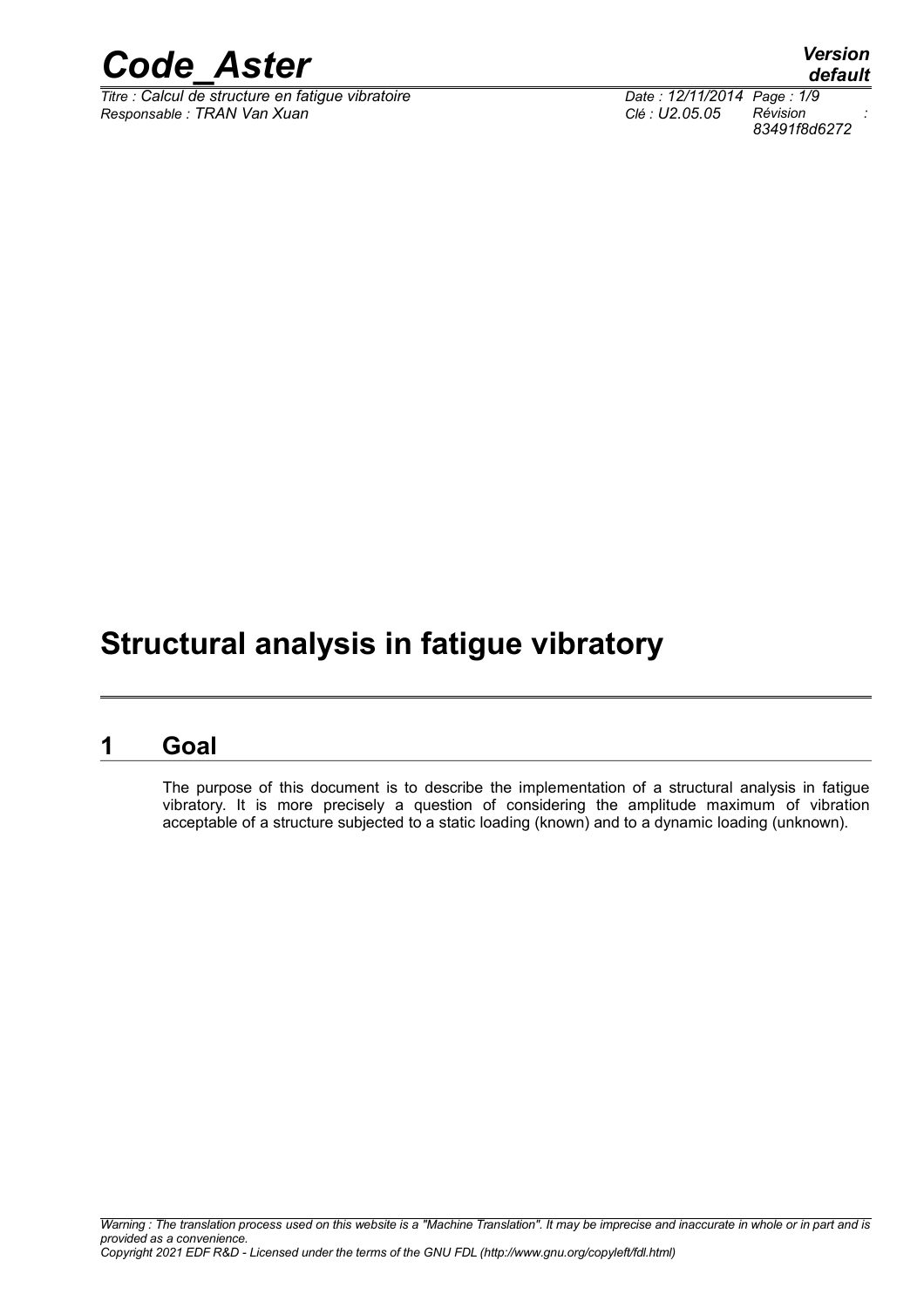*Titre : Calcul de structure en fatigue vibratoire Date : 12/11/2014 Page : 2/9 Responsable : TRAN Van Xuan Clé : U2.05.05 Révision :*

*83491f8d6272*

## *default*

### **Contents**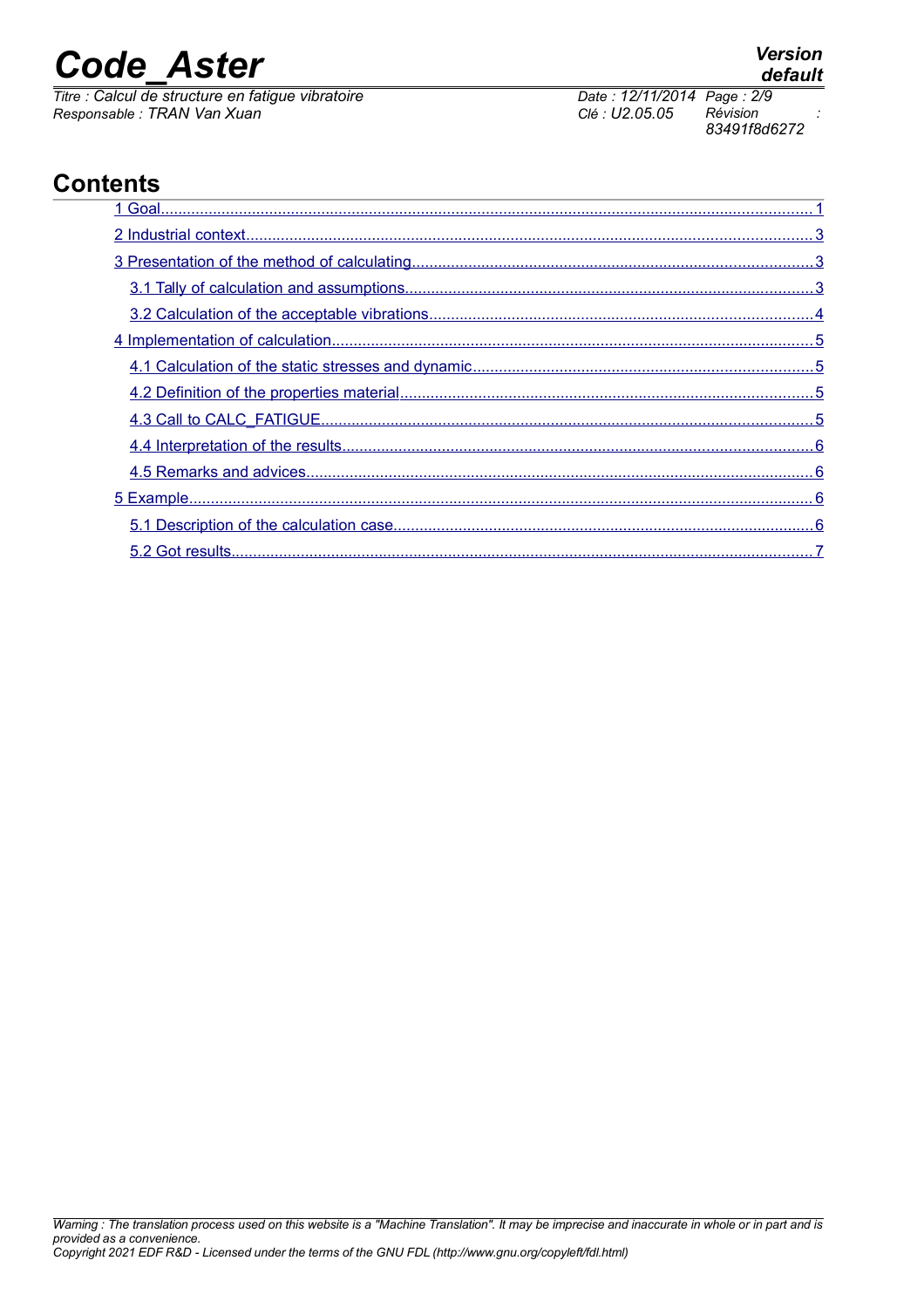*Titre : Calcul de structure en fatigue vibratoire Date : 12/11/2014 Page : 3/9 Responsable : TRAN Van Xuan Clé : U2.05.05 Révision :*

*83491f8d6272*

### **2 Industrial context**

<span id="page-2-2"></span>The purpose of this document is to describe the implementation of a structural analysis in fatigue vibratory. One is interested more particularly in the studies on the revolving machines (wings of turbines for example). These components are requested by a static loading (centrifugal load related to the rotation of the machine) and by a dynamic loading (vibrations induced by the flow of the fluid). The lifetime of the structure depends at the same time on the dynamic part (amplitude of the variations of the constraints) and on the static part (average constraint).

The static loading is generally well-known; the dynamic part is as for it difficult to measure as well as to calculate. One cannot thus implement directly the classical tools for calculation of the lifetime, based on the evolution of the constraints in the course of time (confer notices below).

Contrary, it can be interesting to consider the amplitude of maximum variation acceptable by the structure, for one or more clean modes of vibration. This amplitude can then be compared with the vibrations measured on site (measurements BVM for example).

The approach of such a study is the following one:

- calculation of the constraint related to the static loading;
- calculation of the constraint associated with the clean mode considered;
- application of the criteria of tiredness to calculate, in each node of the grid, the acceptable maximum vibration to have an unlimited endurance of the structure.

The last stage can be done with the operator CALC\_FATIGUE (TYPE\_CALCUL = 'FATIGUE VIBR' ). The principle of calculation, its implementation in Code\_Aster and an industrial example are described in the following chapters.

#### **Remarks** :

*A certain number of assumptions are introduced for calculation, cf following paragraph. It is a question here of estimating, in a conservative way, an acceptable vibratory level. If 'temporal evolution of the constraints in the structure is known, it is necessary to use the classical features of the operators CALC\_FATIGUE or POST\_FATIGUE (with uniaxial or multiaxial criteria, methods of counting of cycles,…).*

*Apart from the turbines, methodology presented here could also apply to the vibratory analysis of lines of piping (the average constraint corresponding then to the pressure interns), or for the wind mills.* 

*Calculation requires to know as a preliminary stress the rupture and the limit of endurance of material.*

### <span id="page-2-1"></span>**3 Presentation of the method of calculating**

#### **3.1 Tally of calculation and assumptions**

<span id="page-2-0"></span>One places oneself within the framework of a decomposition of the constraint in the structure on a modal basis:

$$
\sigma_{total}(t) = \sigma_{stat} + \sum_{i=1}^{\infty} \alpha_i \sigma_{mod}^{i} \cos(\omega_i t + \phi_i) ,
$$

while noting  $\sigma_{_{stat}}$  the constraint related to the static loading and  $\sigma_{_{mod}}^{^i}$  constraints associated with clean modes structure.  $\omega_i$  and  $\Phi_i$  are respectively the pulsation (known) and the dephasing (unknown) of mode I.

Classical calculation would consist in evaluating the damage, the modal contributions and dephasings being known. Here, reciprocally, one seeks to consider the contributions modal maximum associated with an endurance unlimited with the structure.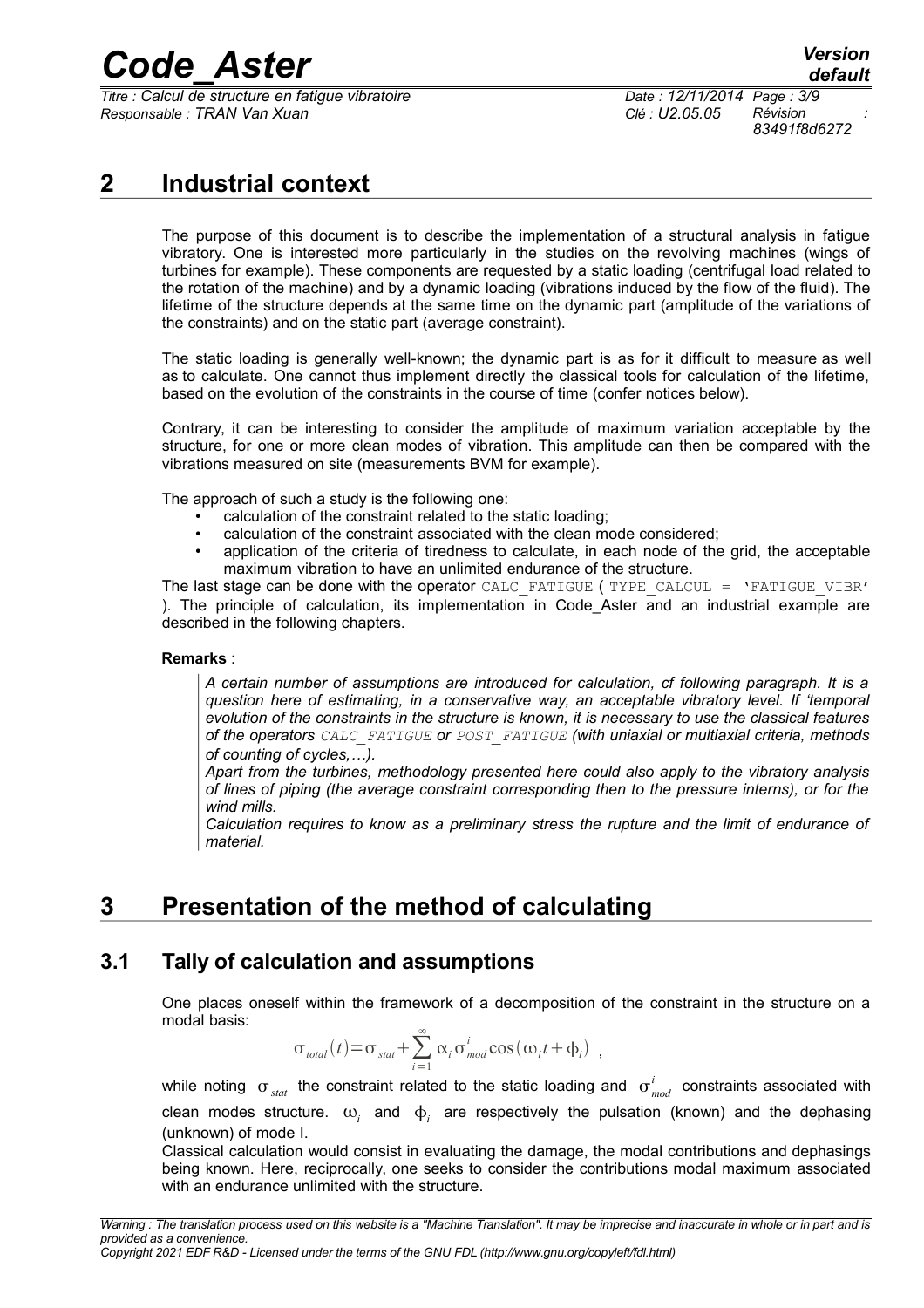*Titre : Calcul de structure en fatigue vibratoire Date : 12/11/2014 Page : 4/9 Responsable : TRAN Van Xuan Clé : U2.05.05 Révision :*

*83491f8d6272*

*default*

It is not possible to identify in a general way the maximum contribution of each mode. One is thus led to introduce three simplifying assumptions: uniaxial criterion of tiredness; imposition a priori of the relative weight of the modes; maximization of the amplitude.

*Uniaxial criterion of tiredness:* the use of a uniaxial criterion of tiredness (method of Wöhler) amounts supposing that the principal directions of the static loading and the dynamic loading are them same. This assumption seems licit for the usual structures concerned (wings, lines of piping,...) ; it induces a conservatism undoubtedly excessive in the case general. Subsequently, the notation  $\sigma$  will correspond to the standard of the constraint (von Mises or Tresca).

It should be noted that a multiaxial approach (with criteria of the type Crossland or Dang Van) would be also possible. These criteria require however to know, besides the limit of endurance in traction of material, the limit of endurance in pure shearing. This data is often inalienable for materials of the power stations, and the functionality would have been then not easily usable.

*Relative weight of the modes:* it is supposed that the relative weight of the various clean modes considered is known. This relative weight can for example be estimated starting from measurements on site. ON considers also only one limited number of clean modes *N* (in practice, one will generally

have 
$$
N < 4
$$
 or 5). In other words:  $\sigma_{total}(t) = \sigma_{stat} + \alpha \sum_{i=1}^{N} \beta_i \sigma_{mod}^{i} \cos(\omega_i t + \phi_i)$ .

The coefficient  $\alpha$  is the parameter which one seeks to calculate.

**Maximization of the amplitude:** in the expression of the constraint above, dephasings  $\phi_i$  are unknown. The alternate constraint  $S_{ab}$ , definite like the half-amplitude of variation of the constraint, is

then calculated as follows:  $S_{\mathit{alt}} = \alpha \sum_{i=1}$ *N*  $\beta_i \sigma_{mod}^i$  . This definition of  $S_{alt}$  is conservative.

#### **3.2 Calculation of the acceptable vibrations**

<span id="page-3-0"></span>Under the assumptions introduced above, calculation is summarized to identify the coefficient  $\alpha$ associated with an unlimited endurance of the structure.

The static stress  $\sigma_{stat}$  corresponds here to a average constraint, generally nonworthless. It is necessary to take into account this constraint in the curve of tiredness of Wöhler. This taking into account is done classically with the aidE of the diagram of Haigh [R7.04.01], either with the line of Goodman, or with the parabola To stack.

While noting  $|S_i|$  limit of endurance and  $|S_u|$  limit with the rupture material, one a:

with the line of Goodman:

$$
S_{\text{alt}}^{\text{max}} = S_l \left( 1 - \frac{\sigma_{\text{stat}}}{S_u} \right) \text{ , that is to say } \alpha = S_l \left( 1 - \frac{\sigma_{\text{stat}}}{S_u} \right) / \sum_{i=1}^N \beta_i \sigma_{\text{mod}}^i \, .
$$

with the parabola To stack:

$$
S_{\text{alt}}^{\text{max}} = S_l \left( 1 - \frac{\sigma_{\text{stat}}^2}{S_{\text{u}}^2} \right) \text{ , that is to say } \alpha = S_l \left( 1 - \frac{\sigma_{\text{stat}}^2}{S_{\text{u}}^2} \right) / \sum_{i=1}^N \beta_i \sigma_{\text{mod}}^i \ .
$$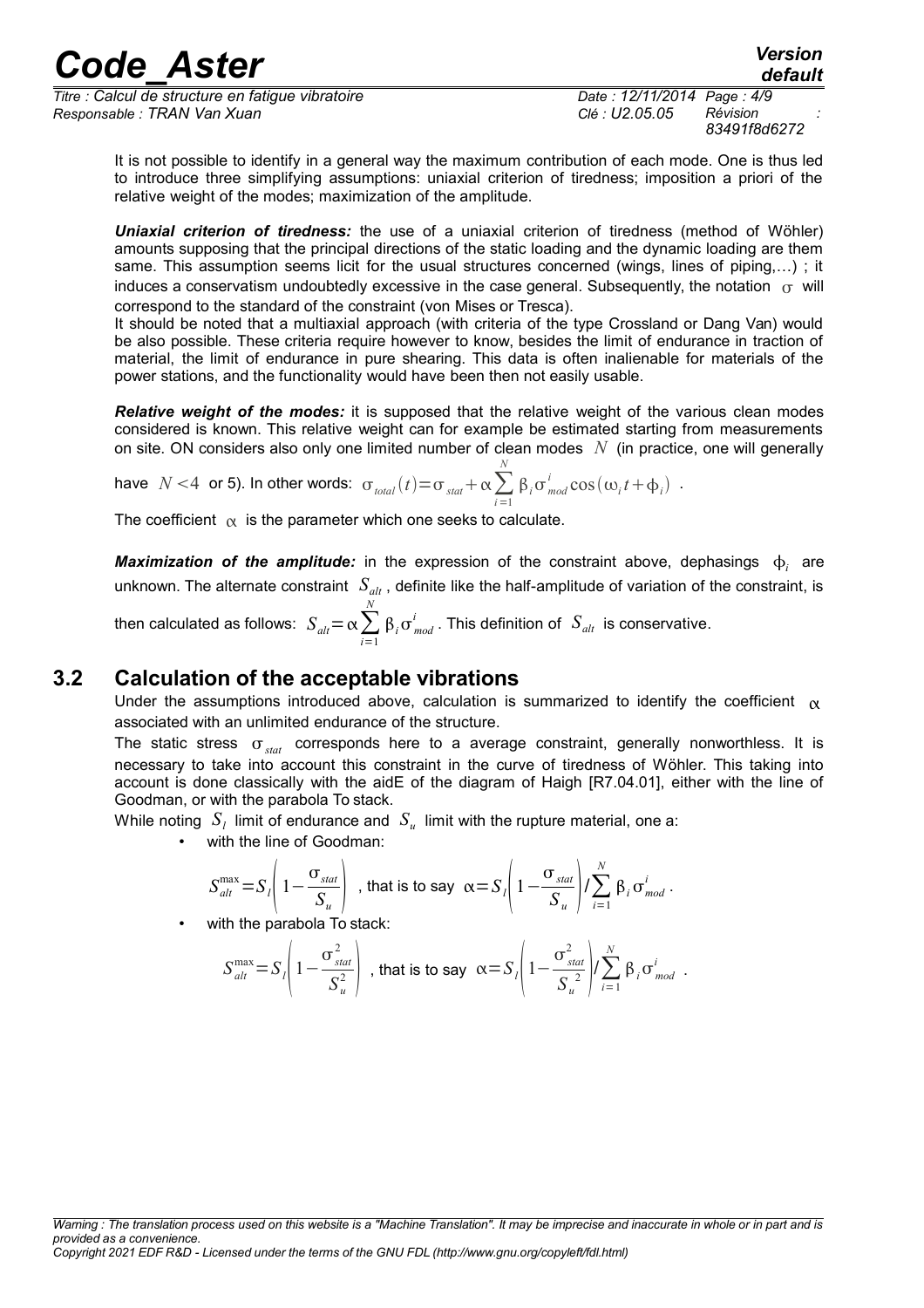*Titre : Calcul de structure en fatigue vibratoire Date : 12/11/2014 Page : 5/9 Responsable : TRAN Van Xuan Clé : U2.05.05 Révision :*

*83491f8d6272*



**Figure 3.2-1: Diagram of Haigh**

This calculation is done for all the nodes or points of Gauss of the structure. Lbe zones where  $\alpha$  is weakest correspond to the zones which limit the lifetime of the structure.

To pass from the coefficient  $\alpha$  with the acceptable amplitude of vibration, an additional operation is to be realized. This operation is described in the § [4.4](#page-5-3) .

### <span id="page-4-3"></span>**4 Implementation of calculation**

#### **4.1 Calculation of the static stresses and dynamic**

<span id="page-4-2"></span>The estimate of the acceptable vibratory level requires the first calculation of the static stresses and dynamic:

- the result corresponding to the static loading (centrifugal load, pressure,…) can be calculated with MECA STATIQUE or STAT NON LINE . Only one step of time must be present in the structure of data result. The calculation of the constraints  $\sigma_{stat}$  starting from the field of displacement is done using the order CALC\_CHAMP (option SIEQ\_ELGA or SIEQ\_ELNO according to whether one wishes to calculate the damage with the nodes or the points of Gauss).
- The calculation of *N* clean modes considered can be done with the order CALC\_MODES. The calculation of the modal constraints  $\sigma_{mod}^i$  is done using the order  $\texttt{CALC\_CHAMP}$  (option SIEQ ELGA or SIEQ ELNO according to whether one wishes to calculate the damage with the nodes or the points of Gauss).

### **4.2 Definition of the properties material**

<span id="page-4-1"></span>Two parameters material are necessary for calculation:

- Lvalue of the limit to the rupture of material has *S<sup>u</sup>* . This parameter must be introduced into the operator DEFI\_MATERIAU [U4.43.01] (keyword factor RCCM, operand Known).
- Iimit of endurance of material  $|S_i|$ . This parameter corresponds to the first point of the curve of Wöhler (operator DEFI\_MATERIAU, keyword TIREDNESS, operand WOHLER).

#### **4.3 Call to CALC\_FATIGUE**

<span id="page-4-0"></span>The use of CALC\_FATIGUE (TYPE\_CALCUL =  $\text{YFATIGUE}$  VIBR') require to inform the following parameters :

- static stresses and modal beforehand calculated;
- the properties material;
- the list of the modes to be considered (NUME\_MODE ) and their relative weight (  $\tt{FACT\_PARTICI}$  ), corresponding to the coefficients  $\left(\bm{\beta}_i\right)_{1\leq i\leq N}$  ;
- the choice of the mode of taking into account of the average constraints (To stack or Goodman: operand CORR\_SIGM\_MOYE ) ;

*Warning : The translation process used on this website is a "Machine Translation". It may be imprecise and inaccurate in whole or in part and is provided as a convenience.*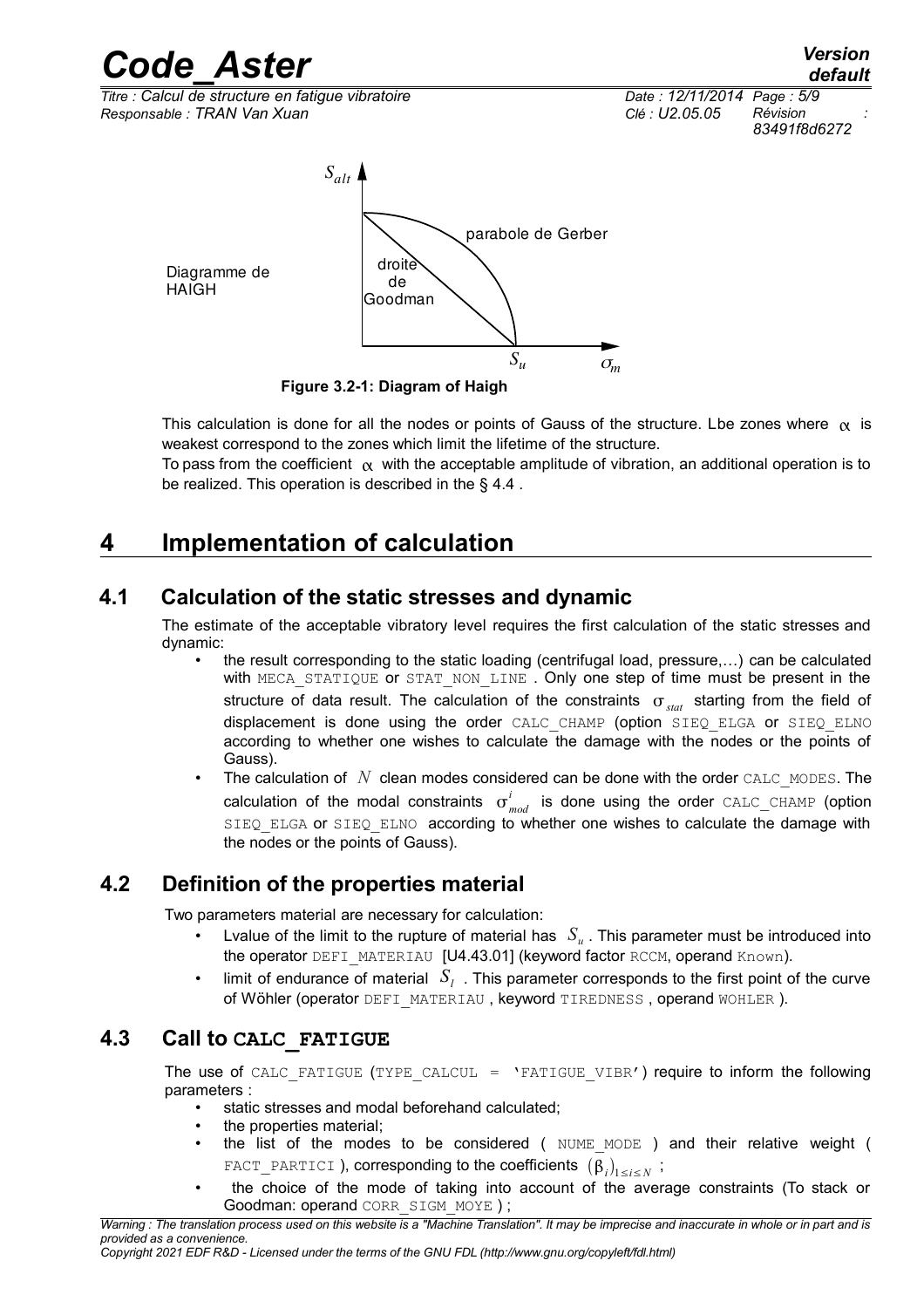*Titre : Calcul de structure en fatigue vibratoire Date : 12/11/2014 Page : 6/9 Responsable : TRAN Van Xuan Clé : U2.05.05 Révision :*

*83491f8d6272*

*default*

the choice of the place of calculation of the damage: with the nodes  $($  OPTION= 'DOMA\_ELNO\_SIGM' ) or at the points of Gauss ( OPTION= 'DOMA\_ELGA\_SIGM' ).

#### **4.4 Interpretation of the results**

<span id="page-5-3"></span>At exit of the operator CALC\_FATIGUE , one has a field (with the nodes or the points of Gauss) of the vacceptable alor of  $\alpha$  : zones where  $\alpha$  is weakest correspond to the zones which limit the lifetime of the structure.

To pass from the coefficient  $\alpha$  with the acceptable amplitude of vibration, an additional operation is to be realized. Let us suppose for example that one is interested in the amplitude of displacement in a given point, that one will note ∂ *u* . This point can correspond for example to the position of a sensor, where at the zone of amplitude of maximum vibration.

One notes  $\tilde{u}^i_{mod}$  displacement at the point of interest associated with mode I. The acceptable amplitude of vibration at the point of interest is then:

$$
\partial \tilde{u} = min(\alpha) \sum_{i=1}^{N} \beta_{i} \tilde{u}_{mod}^{i}
$$

This calculation is illustrated in the example below.

The minimal value of  $\alpha$  can be obtained in three different ways:

- maybe by post-treating in Aster the field result ( POST\_RELEVE\_T, OPERATION=' EXTREMA');
- maybe by visualizing the field result;
- maybe in the file message. Information is printed as follows:

 $-$ 

Amplitude of maximum vibration acceptable by the structure: 1.318438 -------------------------------------------------------------------

#### **4.5 Remarks and advices**

<span id="page-5-2"></span>Some remarks can be formulated on this functionality:

- The result of calculation is necessarily very sensitive to the quality of the calculation of the constraints. The user must thus make sure that the smoothness of its grid is sufficient. The use of quadratic elements is essential.
- In the same way, it is advised to do the calculation at the points of Gauss, the interpolation for the passage points of Gauss – nodes causing inaccuracy.
- The critical zones generally correspond to the geometrical singularities. The user will have to check if the singularity corresponds to a physical reality or a too coarse discretization. It should be noted that the use of mending of meshes (software Lobster, operator MACR\_ADAP\_MAIL ) does not allow to converge towards a nonworthless stable solution if the initial geometry is discretized too coarsely.

### <span id="page-5-1"></span>**5 Example**

#### **5.1 Description of the calculation case**

<span id="page-5-0"></span>Postprocessing in fatigue vibratory will be illustrated on the case of the wings of bladings 5-12 of the low pressure turbines of the power stations REFERENCE MARK. The wings are fixed at the disc by fingers and pins. The diameter external of the bladings is about 2 meters.

The properties materials retained for this study are the following ones:

- limit of endurance:  $S_i = 400 MPa$
- limit with the rupture:  $S_u = 800 MPa$ .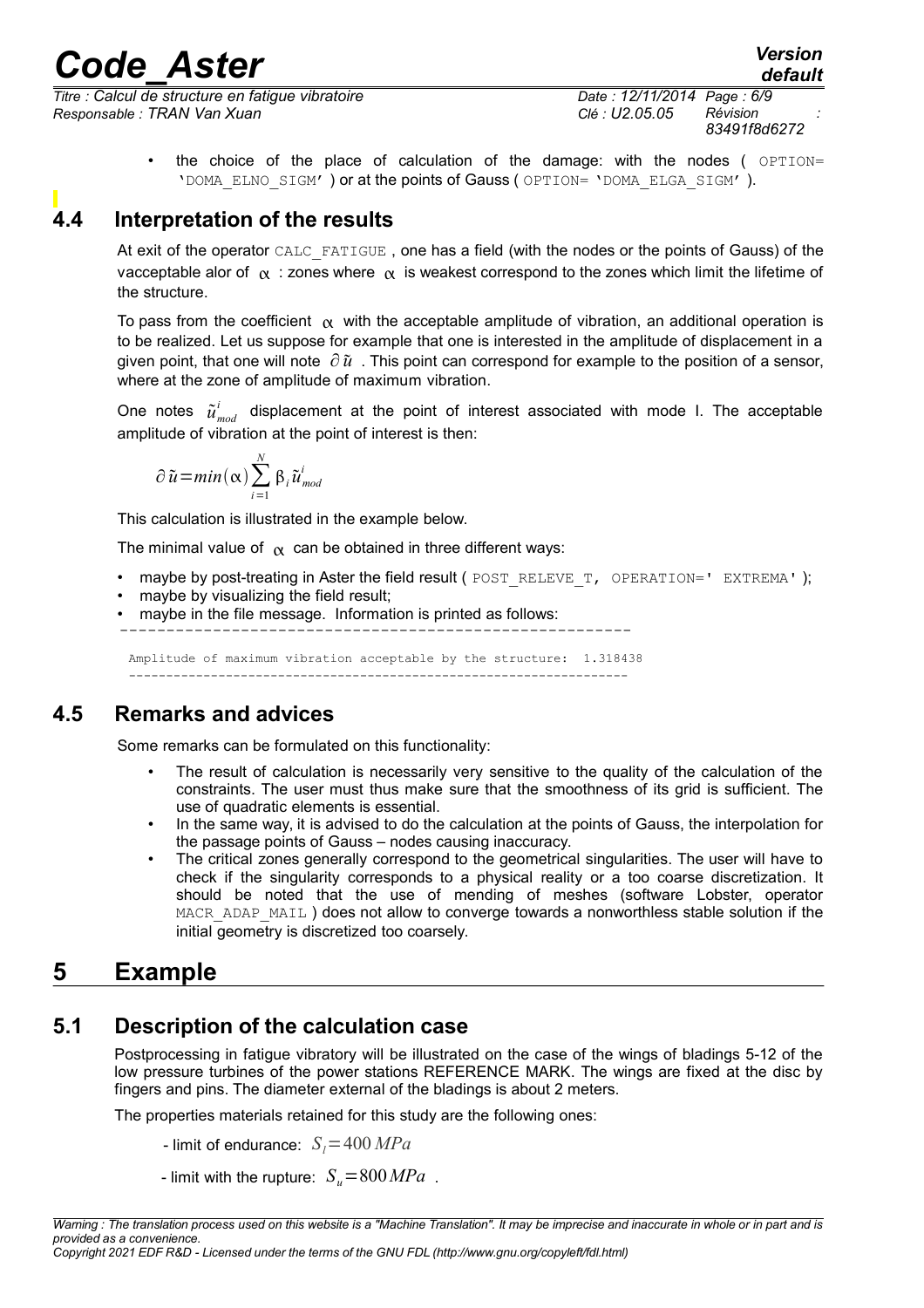*Titre : Calcul de structure en fatigue vibratoire Date : 12/11/2014 Page : 7/9 Responsable : TRAN Van Xuan Clé : U2.05.05 Révision :*

*83491f8d6272*

The static loading corresponds to the rotation of the wheel to 1500*tours*/ *min* . Three of the first modes correspond respectively to the tangential inflection ( $f = 100 Hz$ ), with the axial inflection (  $f = 180$  *Hz* ) and with torsion (  $f = 360$  *Hz* )

Note:

–

*The properties material and the loadings used here do not correspond to the real case.*



**Figure 5.1-1:** Grid of a package of wing of the blading 5-12

#### **5.2 Got results**

<span id="page-6-0"></span>One is interested here in the maximum amplitude of acceptable vibration at the top of wing (group of nodes 'NO\_CAPT', corresponding to the position on site of sensor BVM), so that the lifetime in the first finger of the first wing of the package of blading is infinite (group of meshs called '**DOI\_1\_1**').

- Results resulting from CALC\_FATIGUE :

The call to CALC FATIGUE, for a calculation of the damage at the points of Gauss for the first mode of the structure, is done as follows:

DMG\_MOD1= CALC\_FATIGUE (TYPE\_CALCUL = 'FATIGUE\_VIBR',  $OPTION = 'DOMA_ELGA_SIGM',$  $HISTORY = F (RESULT = PRECONT,$ MODE  $MECA = MODE$ , NUME\_MODE=1,  $\overline{FACT}$  PARTICI = 1, ), TOO BAD = 'WOHLER', CORR\_SIGM\_MOYE = 'GOODMAN',  $MATER$  = SUBDUE, )

Then, to extract the coefficient  $\alpha$  minimal on the zone of interest:

*Warning : The translation process used on this website is a "Machine Translation". It may be imprecise and inaccurate in whole or in part and is provided as a convenience.*

*Copyright 2021 EDF R&D - Licensed under the terms of the GNU FDL (http://www.gnu.org/copyleft/fdl.html)*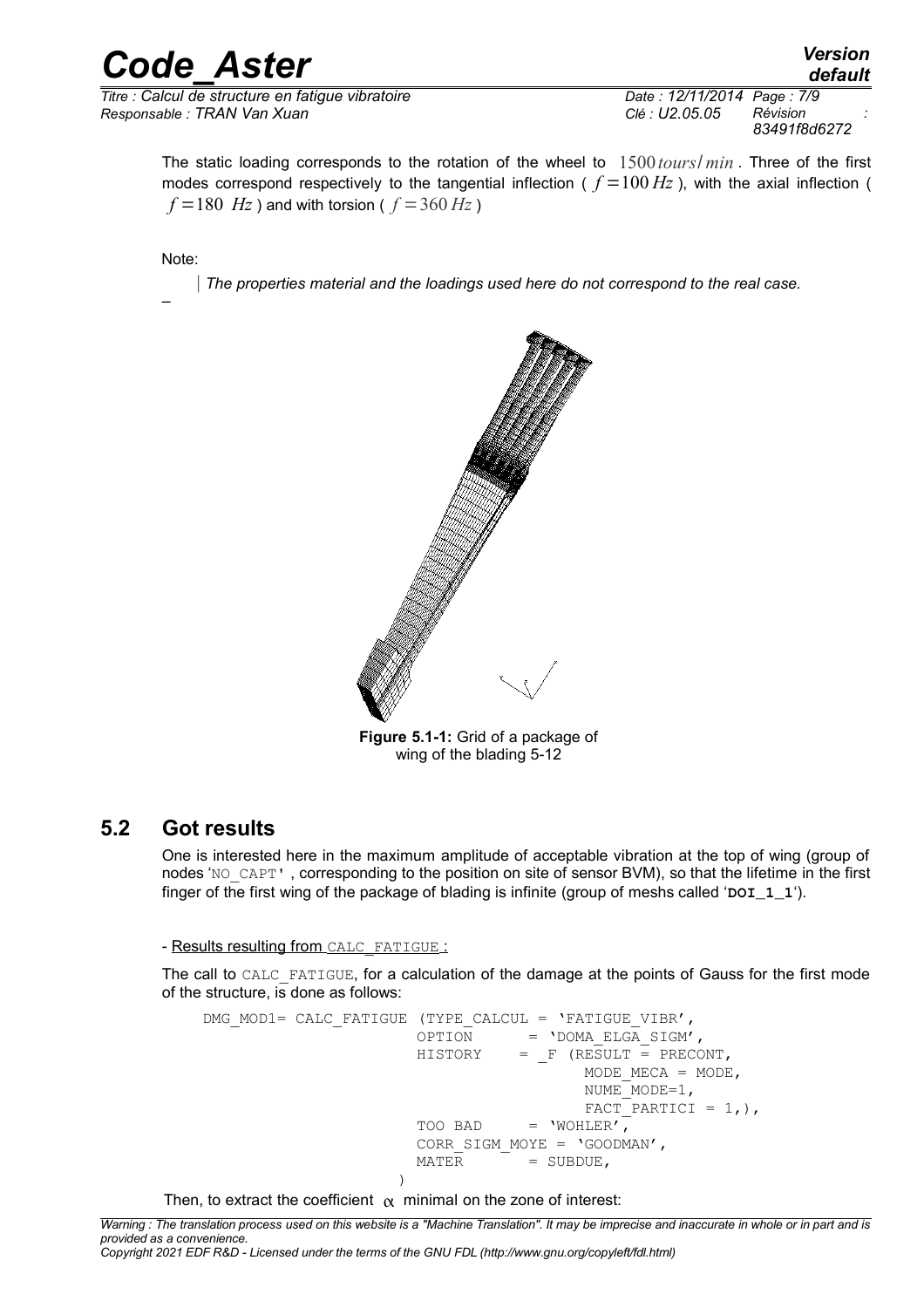*default*

*Titre : Calcul de structure en fatigue vibratoire Date : 12/11/2014 Page : 8/9 Responsable : TRAN Van Xuan Clé : U2.05.05 Révision :*

*83491f8d6272*

```
IMPR_RESU (FORMAT=' RESULTAT',
             RESU= F (CHAM GD=DMG MOD1, GROUP MA=' DOI 1 1'),);
```
The got results, for the first three modes of the structure and for a combination between the first two modes are given in the following table.

|                                       | Mode 1 (tangential<br>inflection) | Mode 2 (axial<br>inflection) | Mode 3 (torsion) | Mode $1 + 0.5$<br>Mode 2 |  |  |  |  |  |
|---------------------------------------|-----------------------------------|------------------------------|------------------|--------------------------|--|--|--|--|--|
| Maximum static<br>stress              | 685 MPa                           |                              |                  |                          |  |  |  |  |  |
| Maximum modal<br>constraint           | 13 MPa                            | 51 MPa                       | 27 MPa           |                          |  |  |  |  |  |
| $\alpha_{\text{Gerber}}^{\text{min}}$ | 1,8                               | 0,8                          | 1,3              | 1,5                      |  |  |  |  |  |
| min<br>$\alpha_{Goodman}$             | 3,3                               | 1,5                          | 2,3              | 2,8                      |  |  |  |  |  |

#### - Use of the results :

An additional operation is to be realized to pass from the coefficient  $\alpha$  with the acceptable amplitude of vibration in a given node. The node considered here corresponds to the position of one of the incremental position sensors .

This operation can for example be made by simple loops python:

```
# Parameters of calculation (the same ones as in CALC_FATIGUE)
fact partici = [1. , 0.5]nume mode = [1.2]nbmode = len (nume_mode)
# EXTRACTION OF DISPLACEMENTS OF THE TABLE
TDEP = POST_RELEVE_T (ACTION= F ( GROUP NO=' NO_CAPT',
                                      INTITULE=' Depl. modal',
                                      RESULTAT=MODE,
                                      NOM_CHAM=' DEPL',
                                      TOUT_CMP=' OUI',
                                      OPERATION=' EXTRACTION',),);
DX = [Nun] *nbmode
DY = [Nun] *nbmode
DZ = [Nun] *nbmode
tdepl = TDEP.EXTR_TABLE ()
for I in arranges (nbmode):
  dmod = tdepl.NUMÉRIQUE MODE==numérique mode [I]
  DX [I] = dmod [YDX'] .values () [YDX']DY [I] = \text{dmod} [\text{DY}'] .values () [\text{DY}']DZ [I] = dmod ['DZ'] .values () ['DZ']
# EXTRACTION OF COEFFICIENT AMIN
TDMG12=POST_RELEVE_T (ACTION=_F ( GROUP_NO=' ELTS',
                                   INTITULE=' (MODE 1) + 0.5 * (MODE 2)
',
                                   CHAM_GD=D_MOD12,
                                   TOUT_CMP=' OUI',
                                   OPERATION=' EXTREMA',),);
AMIN = TDMG12.EXTR_TABLE ()
```
*Warning : The translation process used on this website is a "Machine Translation". It may be imprecise and inaccurate in whole or in part and is provided as a convenience. Copyright 2021 EDF R&D - Licensed under the terms of the GNU FDL (http://www.gnu.org/copyleft/fdl.html)*